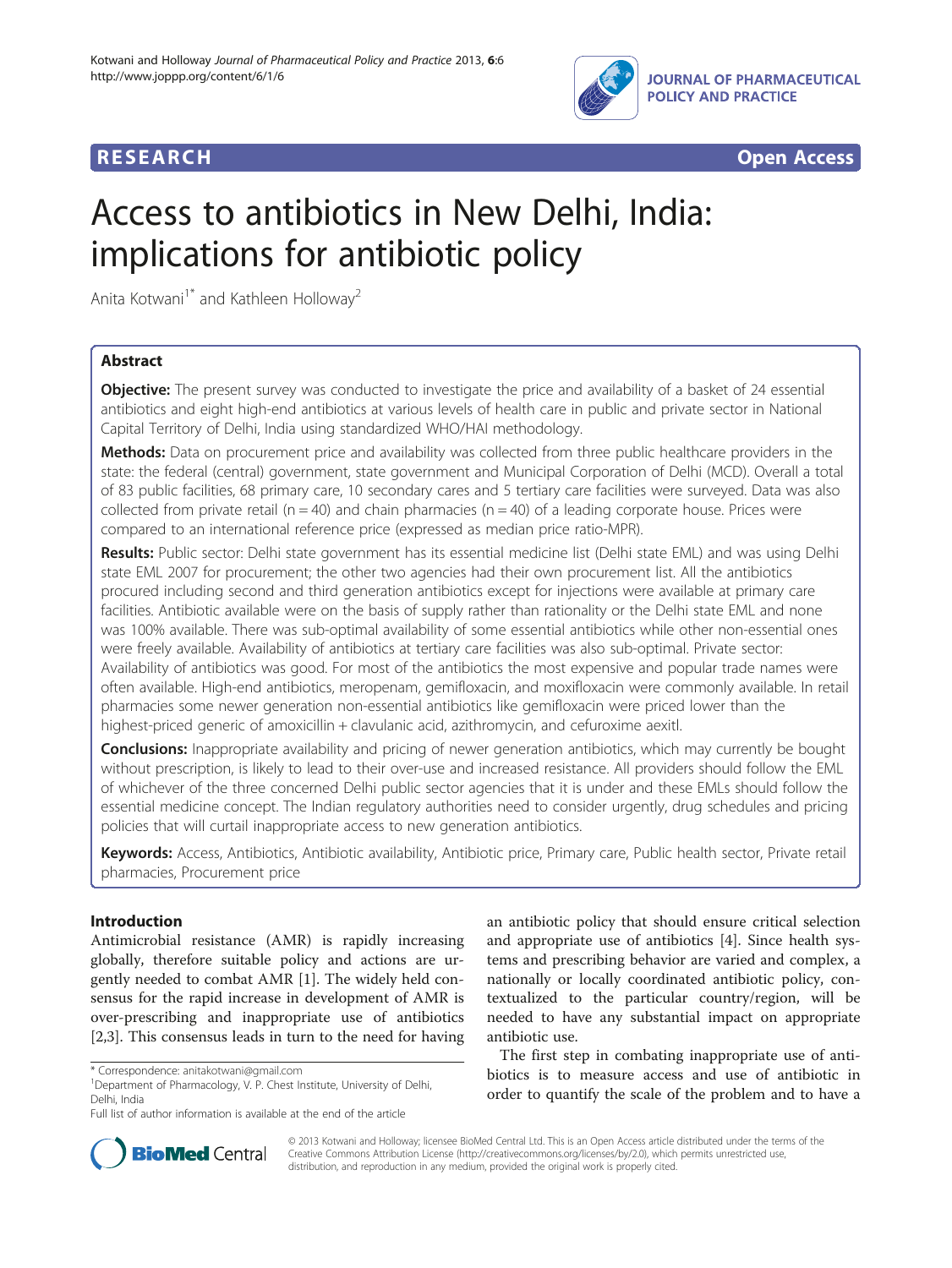baseline data to compare and evaluate the impact of any intervention. In a number of developed countries, extensive surveillance programs have been developed to study patterns of antibiotic use and guidelines for antibiotic use [\[5](#page-11-0)-[7\]](#page-11-0). However, the ability to undertake such surveillance is lacking in resource-constrained settings. The problem of AMR, appropriate availability and inappropriate use of antibiotics has received relatively little recognition in developing countries [\[8](#page-11-0)]. Recently, a few collaborative studies were conducted in India for developing a validated methodology for measuring consumption and antibiotic use in the community and hospital [[8-10](#page-11-0)]. Overprescribing, misuse of antibiotics and low adherence to treatment guidelines were seen in both public and private settings [[10](#page-11-0)-[13\]](#page-11-0). However, there is no literature available in India on access, availability and price of various antibiotics at public and private retail pharmacies. Hence, the present reported survey was undertaken (July-October 2011) with the objective to study to measure the access of various antibiotics in public and private sectors in New Delhi using a standardized methodology of World Health Organization and Health Action International (WHO/HAI) [\[14](#page-11-0)]. The survey was undertaken with the ultimate objective to move towards enabling an antibiotic policy that will encourage availability of appropriate antibiotics (and not inappropriate ones) and hence their rational use at different level of healthcare.

#### Methods

#### State background

Delhi, the capital of India is known as the National Capital Territory of Delhi (NCT Delhi).

Three main public sector health care providers in NCT Delhi are: the Central (federal) Government under the Ministry of Health and Family Welfare (MoH&FW), the Directorate of Health Services (DHS) in the Government of NCT (GNCT) Delhi and another public sector provider in Delhi city – the Municipal Corporation of Delhi (MCD). All citizens can visit and avail the free services in the facilities of the three public healthcare providers. All these public sectors have their own procurement systems and essential or procurement list of medicines.

In the private sector, recently, chain pharmacies have entered the Indian retail sector. Therefore, both types of retail pharmacies were included in the survey, the traditional private retail pharmacies and the chain pharmacies of a leading corporate house.

#### Sampling

This survey followed the WHO/HAI methodology [[14](#page-11-0)] and was conducted in all eight districts of Delhi and surveyed five facilities in each district covering the entire Delhi state.

#### Public sector

Central procurement prices were collected from all the three centralized public sector procurement agencies/department of healthcare providers. Tertiary care facilities under central government (CG) also undertake independent medicine procurement to augment the supply from the central government procurement agency. Procurement prices were also collected from these tertiary care facilities; namely, Ram Manohar Lohia (RML) Hospital and Safdurjung Hospital (SH) which have common pooled procurement (labeled as CG1) and Lady Hardinge Medical College (LH) which has independent procurement (labeled as CG2).

Medicines are provided for free in all public facilities hence only antibiotic availability was collected from the various public facilities. For each district one secondary care hospital and four primary health care (dispensaries) were randomly selected. In one of the districts a tertiary care instead of secondary care hospital was enrolled. Overall a total of 83 facilities (40 facilities under GNCT, Delhi, 40 under MCD and 3 tertiary care facilities of CG) were surveyed (Table [1](#page-2-0)).

#### Private sector

The private sector samples were identified by selecting one retail pharmacy outlet in each sector that is geographically closest to each public outlet. In each district five retail pharmacies and five retail chain pharmacies were included. Thus a total of 80 facilities were surveyed.

#### Antibiotics surveyed

The WHO/HAI methodology identifies a basket of 30 core medicines – 14 essential medicines from global burden of diseases and 16 specific for a particular region, South East Asia. Of these 30 medicines, seven are antibiotics in different dosage forms (Table [2](#page-2-0)). To these core seven antibiotics, a supplementary list of 17 antibiotics from various classes were added as mentioned in Table [3](#page-2-0) on the basis of their inclusion in Delhi State essential medicine list (EML). Also, a further eight high-end antibiotics (listed in the footnote of Table [3\)](#page-2-0) were surveyed in secondary care and tertiary care public facilities and private sector pharmacies.

As per the WHO/HAI methodology [\[14](#page-11-0)] data was collected for both the originator brand, and the lowestpriced generic equivalent found at each medicine outlet. Until 2005, the Indian regulatory system recognized process patents not product patent and therefore all medicines that are manufactured in India are generic versions. However, all products carry a brand (trade) name [\[15\]](#page-11-0). Originators brands (OBs) in India do not have any additional recognition as originator brand. Often OBs are not available but the same molecules manufactured by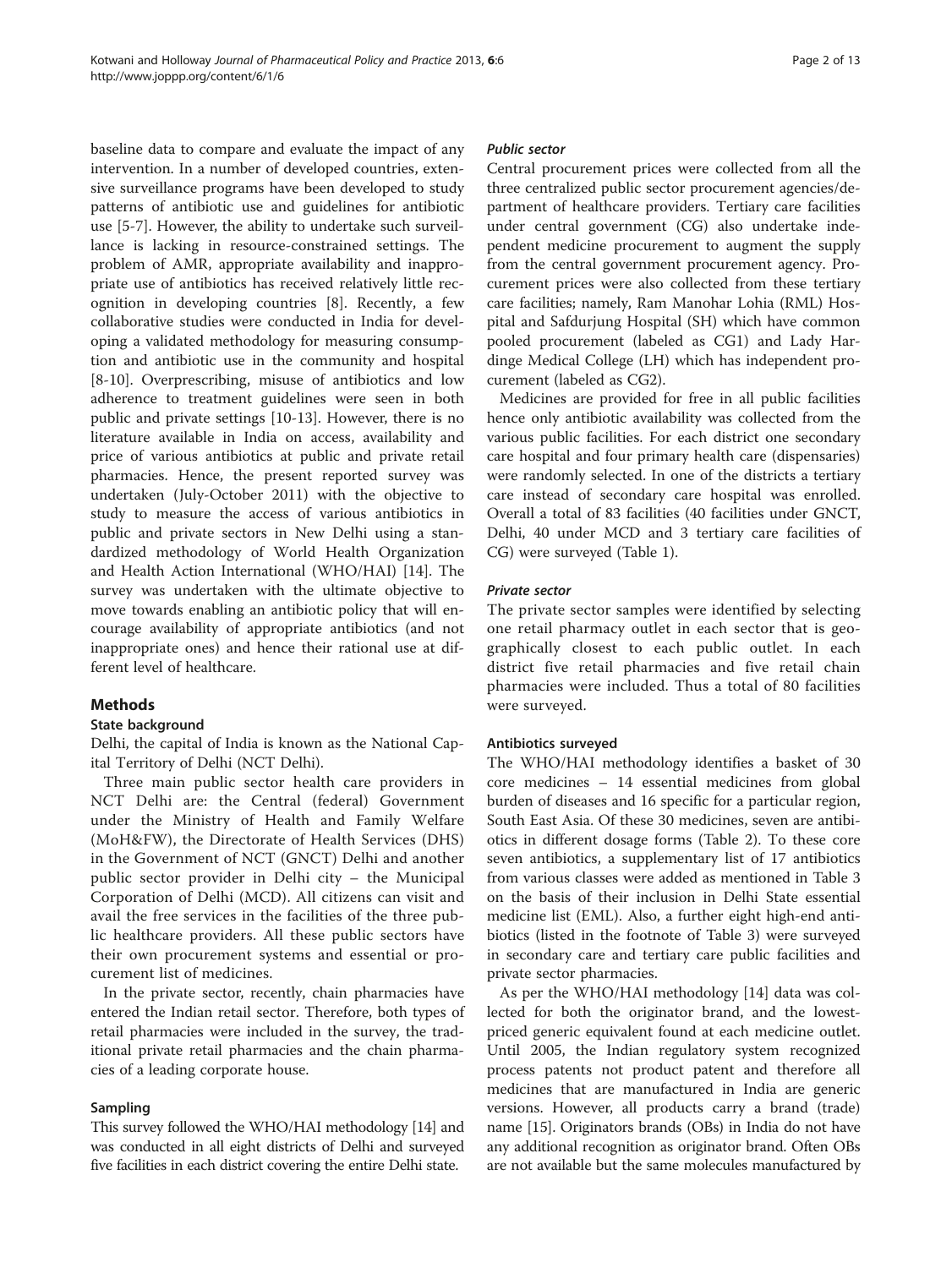| S.No           | Survey<br>area     |                                                          | Public sector*        |                                   | <b>Private Sector#</b> |                                 |  |
|----------------|--------------------|----------------------------------------------------------|-----------------------|-----------------------------------|------------------------|---------------------------------|--|
|                | <b>District</b>    | National capital territory of<br><b>Delhi Government</b> | Central<br>government | Municipal corporation of<br>Delhi | Retail<br>pharmacy     | <b>Retail chain</b><br>pharmacy |  |
|                | Central            |                                                          |                       |                                   |                        |                                 |  |
| 2              | South              |                                                          |                       |                                   |                        |                                 |  |
| 3              | East               |                                                          |                       |                                   |                        |                                 |  |
| $\overline{4}$ | North              |                                                          |                       |                                   |                        |                                 |  |
| 5              | North East         |                                                          |                       |                                   |                        |                                 |  |
| 6              | North West         |                                                          |                       |                                   |                        |                                 |  |
| $\overline{7}$ | South West         |                                                          |                       |                                   |                        |                                 |  |
| 8              | West               |                                                          |                       |                                   |                        |                                 |  |
|                | <b>Total</b>       | 40                                                       |                       | 40                                | 40                     | 40                              |  |
|                | <b>Grand total</b> |                                                          | 83                    |                                   |                        | 80                              |  |

<span id="page-2-0"></span>Table 1 Number of facilities in each survey area under public and private sector

\*For public sector one version of each medicine, the lowest-priced generic (LPG) were collected for both price and availability as public sector procure only one generic version of each medicine.

#For private sector, Seven core antibiotics were surveyed in three versions, Originator brand (OB), Highest-priced generic (HPG) and Lowest-priced generic (LPG); Seventeen supplementary antibiotics and eight high end antibiotics were surveyed in two versions, HPG and LPG.

other companies with different trade names, branded generics, are available. Therefore, for this survey, in addition to originator brand and lowest-priced generic (LPG) a third version, highest-priced generic (HPG) was added to find out the price and availability of seven core antibiotics available at each facility. For seventeen supplementary antibiotics and eight high-end antibiotics, two versions, highest-priced and lowest-priced generics were surveyed and found at each private facility (Table 1, 2, and 3).

Since the public sector has only one version of each medicine, only the lowest-priced generic (LPG) were collected for both price and availability.

#### Data collection, entry and analysis

Trained data collectors visited enrolled facilities with a standardized form and recorded the price and availability of each antibiotic medicine. For public sector, procurement price was collected from three central agencies - Central procurement agency (CPA) for Delhi state

Table 2 List of seven antibiotics mentioned in WHO/HAI methodology

| <b>Antibiotic</b><br>no. | Antibiotic name              | Medicine<br>strength | Dosage<br>form |
|--------------------------|------------------------------|----------------------|----------------|
|                          | Amoxicillin                  | 500 mg               | cap/tab        |
| $\mathcal{P}$            | Amoxicillin suspension       | $25 \text{ mg/ml}$   | millilitre     |
| Β                        | Ceftriaxone injection        | 1 g/vial             | vial           |
| $\overline{4}$           | Ciprofloxacin                | 500 mg               | cap/tab        |
| 5                        | Co-trimoxazole<br>suspension | $8 + 40$ mg/ml       | mililitre      |
| 6                        | Doxycycline                  | 100 mg               | cap/tab        |
|                          | Gentamicin eye drops         | 0.3%                 | millilitre     |

#### Table 3 List of Seventeen antibiotics added

| <b>Antibiotic</b><br>no. | Antibiotic name                        | <b>Medicine</b><br>strength | Dosage<br>form |
|--------------------------|----------------------------------------|-----------------------------|----------------|
| 1                        | Amoxicillin + Clavulanic<br>acid       | $500$ g + 125 mg            | cap/tab        |
| 2                        | Amoxicillin 250                        | 250 mg                      | Tab/cap        |
| 3                        | Amoxicillin + Clavulanic<br>acid Syrup | $200$ mg +<br>28.5 mg/5 ml  | mililitre      |
| 4                        | Ampicillin Suspension                  | 125 mg/5 ml                 | mililitre      |
| 5                        | Azithromycin                           | 500 mg                      | Tab/cap        |
| 6                        | Benzathine Penicillin<br>Powder        | 2.4MU/vial                  | vial           |
| 7                        | Cefixime                               | 200 mg                      | Tab/cap        |
| 8                        | Cefuroxime axetil                      | 250 mg                      | Tab/cap        |
| 9                        | Cefuroxime Suspension                  | 125 mg/5 ml                 | mililitre      |
| 10                       | Cephalexin                             | 500 mg                      | Tab/cap        |
| 11                       | Cephalexin Syrup                       | 250 mg/5 ml                 | mililitre      |
| 12                       | Erythromycin powder for<br>suspension  | 125 mg/5 ml                 | mililitre      |
| 13                       | Erythromycin Stearate                  | 250 mg                      | Tab/cap        |
| 14                       | Gentamicin injection                   | $40 \text{ mg/ml}$          | inj            |
| 15                       | Norfloxacin                            | 400 mg                      | Tab/cap        |
| 16                       | Ofloxacin                              | 200 mg                      | Tab/cap        |
| 17                       | Roxithromycin                          | 50 mg                       | Tab/cap        |

Additional list of eight high-end antibiotics surveyed in hospitals and

private pharmacies.

1. Meropenem 500 mg inj.

2. Imipenem + cilastatin 500 mg + 500 mg inj.

3. Colistin inj 1,000,000 units/vial.

4. Vancomycin 500 mg inj.

5. Ceftazidime 1 g vial.

6. Cefepime 1 g inj.

7. Gemifloxacin 320 mg.

8. Moxifloxacin 400 mg.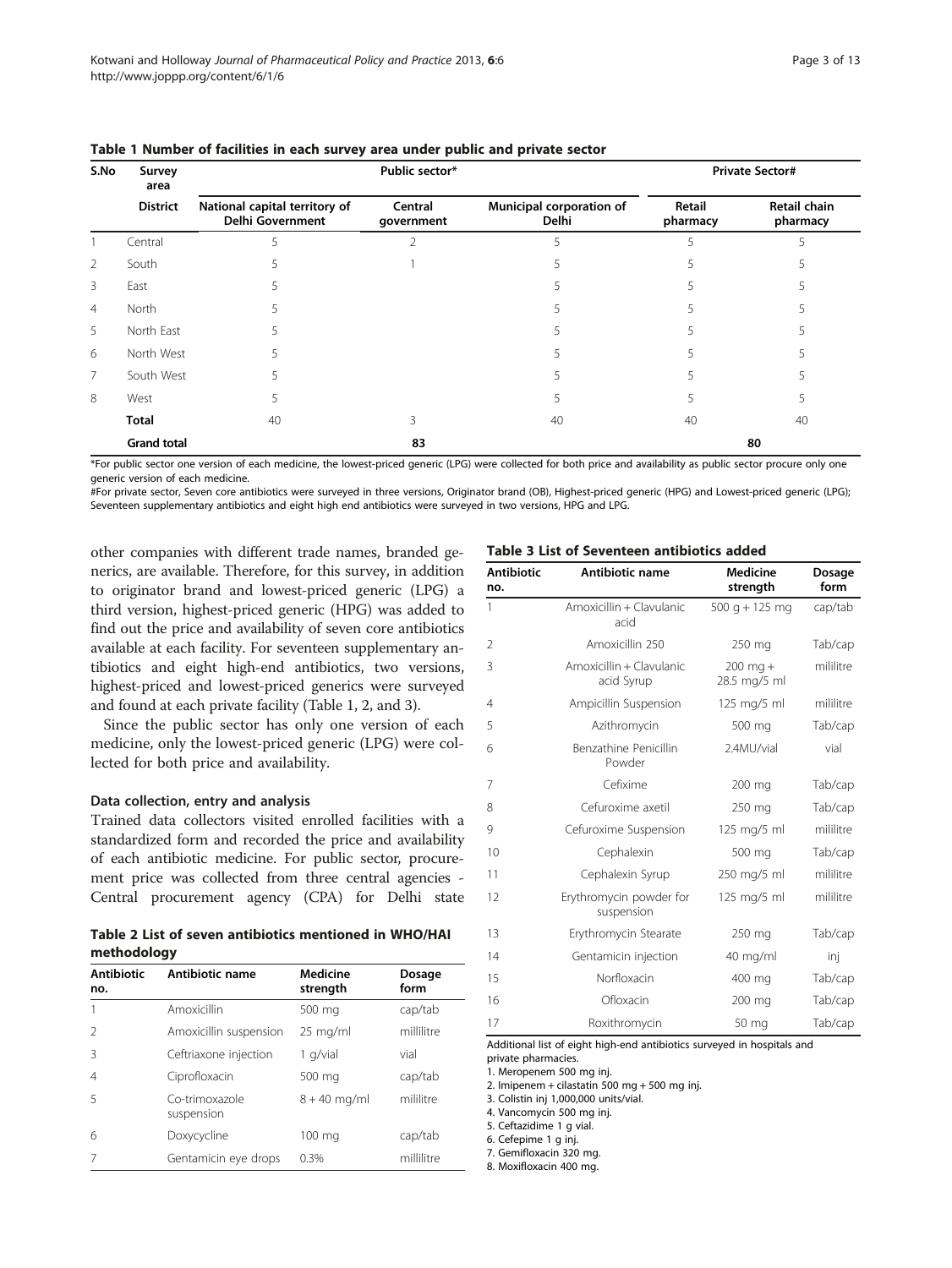<span id="page-3-0"></span>government (GNCT, Delhi); procurement department of MCD; and Medical Stores Organization (MSO), procurement department of CG. Procurement price was also collected from two decentralized sites of central government hospitals – CG1 (RML/SH) and CG2 (LH).

Medicine unit prices were entered into Excel spreadsheets with double entry, auto-checking, and automated analysis feature of the workbook developed by WHO/ HAI [[14\]](#page-11-0). To facilitate international comparisons, antibiotic prices are expressed as median price ratio (MPR) [[16\]](#page-11-0). The MPR is the local median unit price of a medicine in comparison with the median unit price found in the Management Sciences for Health (MSH) Price Indicator Guide, 2010 [[17\]](#page-11-0).

#### Ethical approval

Ethical approval of the study was obtained from Vallabhbhai Patel Chest Institute, University of Delhi, India. Permission for data collection was obtained from Health Department, Directorate Health Services (DHS) of Government of NCT Delhi, Municipal Corporation of Delhi, and from Ministry of Health & Family Welfare, Government of India.

#### Results

# Public sector

# Procurement prices

The median MPR of each antibiotic surveyed, whether it is on the Delhi state EML and which procurement agencies procured these antibiotics are shown in Table 4. The 2007 Delhi sate EML was used for purchase of medicines for Delhi state run facilities at the time of the survey in 2011 [\[18](#page-11-0)]. Out of 24 antibiotics surveyed, 20 antibiotics were on Delhi state EML used by the CPA, the GNCT, Delhi procurement agency, which was procuring all antibiotics on the list except benzathine penicillin. The other two public sector procurement agencies did not have their own EML but had their list

|  | Table 4 Median price ratios (MPRs) of surveyed antibiotics in various public sector procurement agencies in Delhi |  |  |  |  |
|--|-------------------------------------------------------------------------------------------------------------------|--|--|--|--|
|--|-------------------------------------------------------------------------------------------------------------------|--|--|--|--|

| Antibiotic no. | Medicine name                                             | Delhi state EML 2007 | <b>Median MPR</b> | <b>Procurement agencies</b> |
|----------------|-----------------------------------------------------------|----------------------|-------------------|-----------------------------|
|                | Amoxicillin + Clavulanic acid 500 mg + 125 mg cap/tab     | <b>No</b>            | 0.91              | MCD, CG1,CG2                |
| 2              | Amoxicillin 500 mg cap/tab                                | Yes                  | 1.22              | MCD, CG2,CPA                |
| 3              | Amoxicillin 250 mg cap/tab                                | Yes                  | 1.11              | MCD, CG1,CG2, CPA           |
| $\overline{4}$ | Amoxicillin suspension 25 mg/ml                           | Yes                  | 1.04              | MCD,CG1,CG2,CPA             |
| 5              | Amoxicillin + Clavulanic acid Syrup 200 mg + 28.5 mg/5 ml | No                   | $\ast$            | MSO, MCD                    |
| 6              | Ampicillin Suspension 125 mg/5 ml                         | Yes                  | 0.97              | <b>CPA</b>                  |
| 7              | Azithromycin 500 mg cap/tab                               | No                   | 0.53              | MCD,CG2                     |
| 8              | Benzathine Penicillin Powder 2.4MU/vial                   | Yes                  | 0.48              | CG1                         |
| 9              | Cefixime 200 mg cap/tab                                   | <b>No</b>            | 0.54              | <b>MCD</b>                  |
| 10             | Ceftriaxone injection 1 g/vial                            | Yes                  | 0.50              | MSO, MCD, CG1,CG2, CPA      |
| 11             | Cefuroxime axetil 250 mg cap/tab                          | Yes                  | 0.64              | MSO, MCD, CPA               |
| 12             | Cefuroxime Suspension 125 mg/5 ml                         | Yes                  | 0.43              | <b>CPA</b>                  |
| 13             | Cephalexin 500 mg cap/tab                                 | Yes                  | 0.83              | MCD,CG1,CPA                 |
| 14             | Cephalexin Syrup 250 mg/5 ml                              | Yes                  | 0.68              | MSO,CG2,CPA                 |
| 15             | Ciprofloxacin 500 mg cap/tab                              | Yes                  | 0.88              | MCD,CG1,CG2,CPA             |
| 16             | Co-trimoxazole suspension $8 + 40$ mg/ml                  | Yes                  | 0.76              | MCD,CG1,CG2,CPA             |
| 17             | Doxycycline 100 mg cap/tab                                | Yes                  | 1.11              | MCD,CG2,CPA                 |
| 18             | Erythromycin powder for suspension 125 mg/5 ml            | Yes                  | 0.67              | CG1,CG2,CPA                 |
| 19             | Erythromycin Stearate 250 mg cap/tab                      | Yes                  | 1.03              | MSO, MCD, CG1, CG2, CPA     |
| 20             | Gentamicin eye drops 0.3%                                 | Yes                  | 0.44              | MCD,CG1,CG2,CPA             |
| 21             | Gentamicin injection 40 mg/ml                             | Yes                  | 0.77              | MCD,CG1,CG2,CPA             |
| 22             | Norfloxacin 400 mg cap/tab                                | Yes                  | 0.75              | MCD,CG1,CG2,CPA             |
| 23             | Ofloxacin 200 mg cap/tab                                  | Yes                  | 0.59              | MSO, MCD, CG1, CG2, CPA     |
| 24             | Roxithromycin 50 mg cap/tab                               | Yes                  | $\ast$            | MSO, MCD, CPA               |

MSO Medical store organization, the procurement agency for central government hospitals, MCD Municipal corporation of Delhi, CG1 decentralized procurement done by two tertiary care hospitals of central government, CG2 decentralized procurement done by single tertiary care hospital of central government, CPA the procurement agency for Government of National Capital Territory of Delhi.

\* MSH price is not available therefore MRP can not be calculated.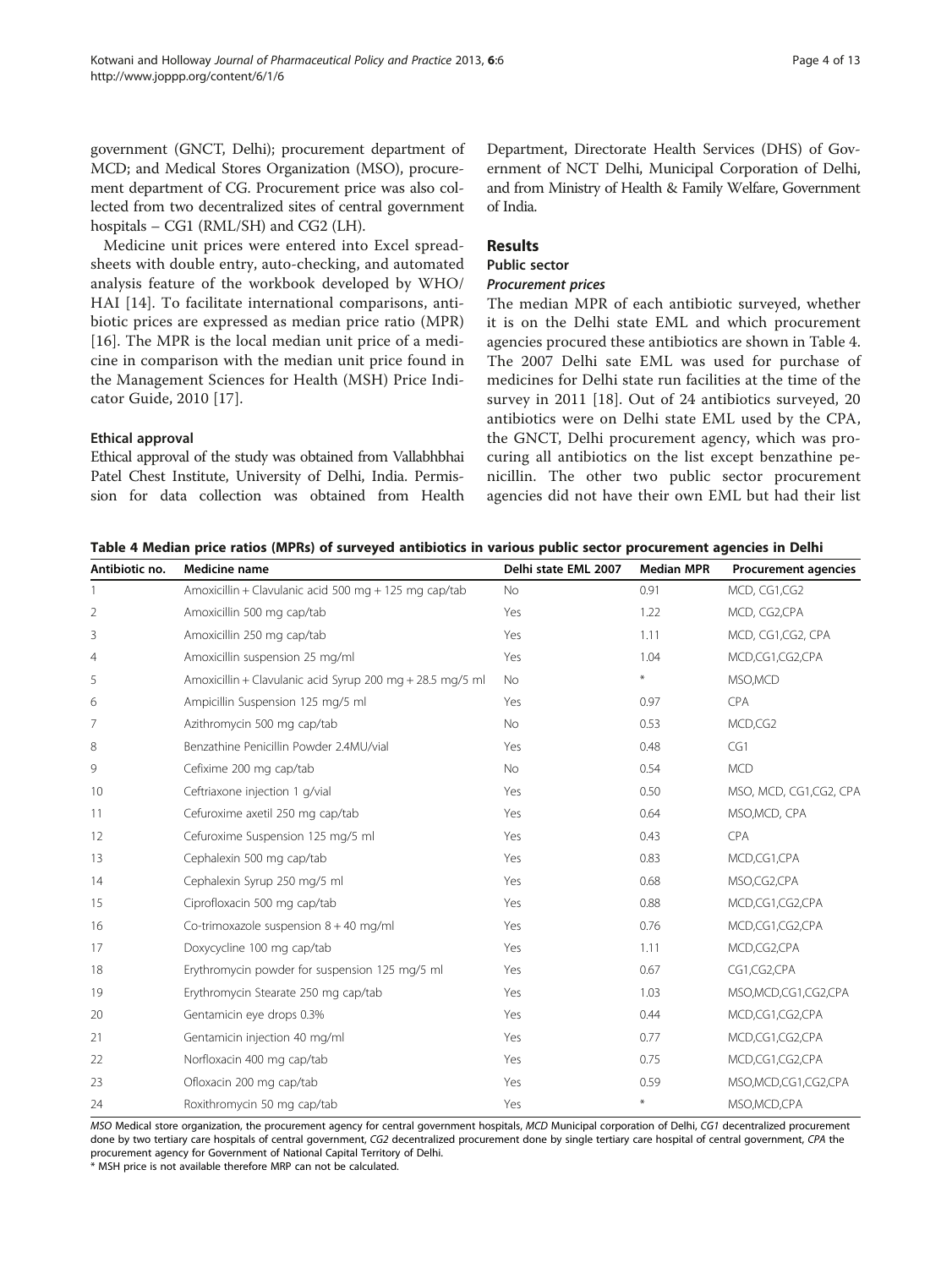of medicines for procurement prepared by their institute committee.

A few antibiotics, e.g., azithromycin, ceftriaxone injection, erythromycin, gentamicin eye drops, gentamicin injection, and roxithromycin were found to have large variation in procurement price by different agencies (Table 5). Usually the highest procurement price for these medicines was for the tertiary care facilities (CG2 and CG1) doing independent procurement and the least price was for CPA-GNCT, Delhi which manages pooled procurement for all the facilities under the Delhi state government.

#### Availability of surveyed antibiotics

Table [6](#page-5-0) depicts the availability of surveyed antibiotics in primary care (dispensaries), secondary care hospitals and tertiary care level of hospital under Delhi state government, (GNCT, Delhi) and under Municipal Corporation of Delhi (MCD). Three antibiotics which were not in Delhi State EML were found: amoxicillin + clavulanic acid tablet was available at all three levels of health care of Delhi State and MCD and 2 out of three tertiary care facilities of Central Government (CG). Amoxicillin + clavulanic acid syrup and cefixime was available at primary and secondary care facilities of GNCT, Delhi and MCD and only at one tertiary care facility of MCD.

Antibiotics with more than 80% availability at GNCT, Delhi-run primary care were: amoxicillin500 mg and norfloxacin tablets. Antibiotics with more than 80% availability at MCD run primary care were none and at secondary care were ciprofloxacin and doxycycline. The availability of some essential antibiotics e.g. ampicillin suspension, erythromycin suspension and tablets for primary care were sub-optimal, particularly in MCD.

Table [7](#page-6-0) shows availability of antibiotics in tertiary care facilities of Central Government. Four antibiotics amoxicillin250 mg, ciprofloxacin, erythromycin stearate, and norfloxacin for OPD patients and two injections ceftriaxone and gentamicin were available in all

three tertiary care facilities. By contrast some essential antibiotics e.g. amoxicillin suspension, doxycycline and cephalexin were poorly available.

#### Private sector

#### Price-to-patient

The median MPR for all versions, minimum and maximum MPR found at retail pharmacies and median unit price in local currency is shown in Table [8.](#page-7-0) Findings were similar at retail chain pharmacies, except for a few antibiotics, like amoxicillin suspension, cephalexin syrup, and gentamicin eye drops whose median MPRs were found to be little less and for few antibiotics, like ciprofloxacin, doxycycline, median MPRs a little more than the median MPRs found at private retail pharmacies.

#### Price variation between highest and lowest generic

For certain medicines huge price variation was observed for highest-priced and lowest-priced generic available at the surveyed retail facilities. The mean MPR of highest and lowest-priced generic is shown in Figure [1](#page-8-0) and the highest variation of 5.1 times was seen for doxycycline, followed by amoxicillin + clavulanic acid tablet (3.3 times).

#### Overall availability

Except for two antibiotics all other antibiotics were available in the private sector (Table [8](#page-7-0)). If only one version of the medicine (apart from originator for seven core medicines) was available then that medicine's name and price became the lowest-priced generic available. Results were similar at chain pharmacies although the availability of certain antibiotics like cephalexin was more at chain pharmacies.

#### Antibiotics with very poor availability

The two antibiotics that had very poor or no availability {0.0%-2.5% in any version (OB or generic)}, were, ampicillin suspension and benzathine penicillin powder. Both the antibiotics are included in the Delhi state EML.

Table 5 Variation in unit procurement price in local currency (INR) of few antibiotics by different procurement agencies in New Delhi

| Antibiotic name       | MSO(central government | <b>MCD</b> | CG1               | CG <sub>2</sub>   | <b>CPA(Delhi state government)</b> |
|-----------------------|------------------------|------------|-------------------|-------------------|------------------------------------|
| Azithromycin cap/tab  | No rate available      | 6.31       | No rate available | 9.45              | No rate available                  |
| Ceftriaxone injection | 14.99                  | 18.28      | 16.46             | 15.50             | 8.50                               |
| Erythromycin Stearate | 1.43                   | 1.32       | 2.04              | 1.68              | 0.85                               |
| cap/tab               |                        |            |                   |                   |                                    |
| Gentamicin eye drops  | No rate available      | 0.61       | 0.81              | 1.21              | 0.58                               |
| Gentamicin injection  | No rate available      | .40        | 1.53              | 2.49              | 1.52                               |
| Roxithromycin cap/tab | 1.04                   | 1.29       | No rate available | No rate available | 0.74                               |

MSO Medical store organization, the procurement agency for central government hospitals, MCD Municipal corporation of Delhi, CG1 decentralized procurement done by two tertiary care hospitals of central government, CG2 decentralized procurement done by single tertiary care hospital of central government, CPA the procurement agency for Government of National Capital Territory of Delhi, INR Indian Rupees, Local currency.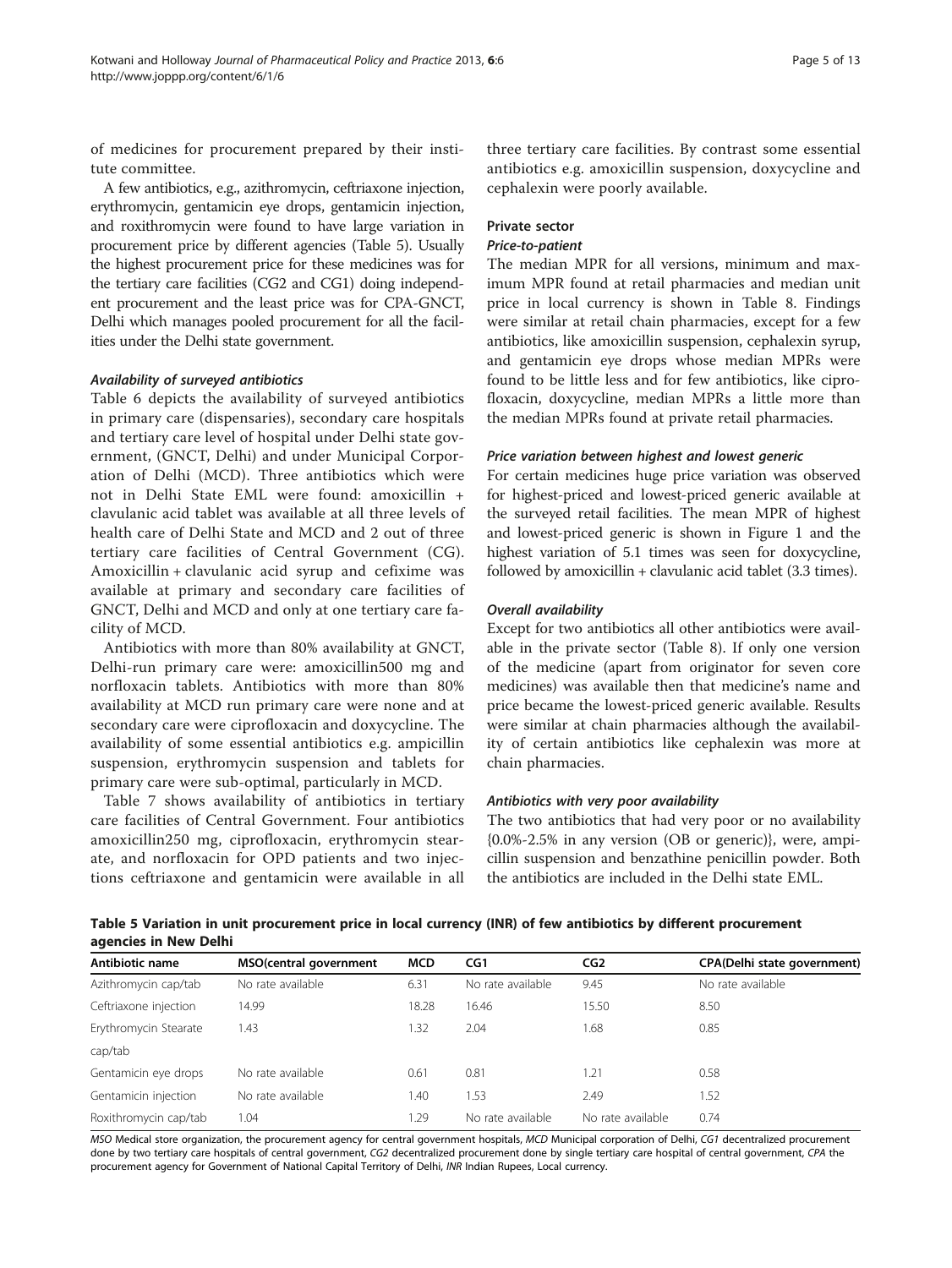| Antibiotic name                         |            | <b>GNCT Delhi</b> |                      | <b>MCD</b> |             |                      |
|-----------------------------------------|------------|-------------------|----------------------|------------|-------------|----------------------|
|                                         | Pr. care   | Second care       | <b>Tertiary care</b> | Pr. care   | Second care | <b>Tertiary care</b> |
|                                         | $(n = 32)$ | $(n = 7)$         | $(n = 1)$            | $(n = 36)$ | $(n = 3)$   | $(n = 1)$            |
| 1. amoxicillin 250 + clavulanic acid\$  | 21.9%      | 42.9%             | Available            | 52.8%      | 66.7%       | Available            |
| 2. Amoxicillin 250#                     | 71.9%      | 57.1%             | Available            | 19.4%      | 33.3%       | N.A                  |
| 3. Amoxicillin 500#                     | 81.3%      | 85.7%             | Available            | 30.6%      | 66.7%       | Available            |
| 4. Amoxicillin suspension#              | 62.5%      | 100.0%            | Available            | 5.6%       | 0.0%        | N.A                  |
| 5. Amoxicillin + clavulanic acid        | 31.3%      | 14.3%             | N.A                  | 58.3%      | 66.7%       | Available            |
| Syrup\$                                 |            |                   |                      |            |             |                      |
| 6. Ampicillin suspension#               | 25.0%      | 0.0%              | N.A                  | 2.8%       | 0.0%        | N.A                  |
| 7. Azithromycin@                        | 0.0%       | 14.3%             | Available            | 2.8%       | 0.0%        | N.A                  |
| 8. Benzathine Penicillin Powder#        | 0.0%       | 0.0%              | N.A                  | 0.0%       | 0.0%        | N.A                  |
| 9. Cefixime\$                           | 21.9%      | 14.3%             | N.A                  | 25.0%      | 66.7%       | Available            |
| 10. Ceftriaxone injection@*             | 0.0%       | 57.1%             | Available            | 0.0%       | 0.0%        | N.A                  |
| 11. Cefuroxime axetil@*                 | 43.8%      | 71.4%             | N.A                  | 47.2%      | 66.7%       | N.A                  |
| 12. Cefuroxime suspension@*             | 0.0%       | 28.6%             | N.A                  | 0.0%       | 0.0%        | NA                   |
| 13.Cephalexin#*                         | 43.8%      | 71.4%             | N.A                  | 19.4%      | 33.3%       | N.A                  |
| 14. Cephalexin syrup#*                  | 53.1%      | 14.3%             | Available            | 8.3%       | 0.0%        | N.A                  |
| 15. Ciprofloxacin#                      | 37.5%      | 100.0%            | Available            | 72.2%      | 100.0%      | Available            |
| 16. Co-trimoxazole suspension#          | 56.3%      | 85.7%             | Available            | 2.8%       | 0.0%        | N.A                  |
| 17. Doxycycline#                        | 50.0%      | 71.4%             | Available            | 69.4%      | 100.0%      | Available            |
| 18. Erythromycin powder for suspension# | 40.6%      | 42.9%             | Available            | 0.0%       | 0.0%        | N.A                  |
| 19. Erythromycin stearate#              | 43.8%      | 57.1%             | Available            | 0.0%       | 0.0%        | N.A                  |
| 20. Gentamicin eye drops@               | 59.4%      | 71.4%             | Available            | 11.1%      | 33.3%       | N.A                  |
| 21. Gentamicin injection@               | 3.1%       | 28.6%             | Available            | 0.0%       | 0.0%        | N.A                  |
| 22. Norfloxacin#                        | 84.4%      | 85.7%             | Available            | 2.8%       | 0.0%        | N.A                  |
| 23. Ofloxacin@                          | 37.5%      | 71.4%             | Available            | 47.2%      | 66.7%       | Available            |
| 24. Roxithromycin#                      | 40.6%      | 71.4%             | NA                   | 8.3%       | 0.0%        | N.A                  |

<span id="page-5-0"></span>Table 6 Availability of surveyed antibiotics in primary, secondary and tertiary care facilities of two public sectors in Delhi, India

\$Not in the Delhi State EML 2007 for Hospitals and dispensaries.

# For primary care (dispensaries) Delhi State EML2007.

#\* Reserve antibiotics for restricted use in primary care.

@Antibiotics for hospital; these are in addition to antibiotics for primary care facilities.

\* Reserve antibiotics to be used only in case of significant resistance to other antibiotics.

Antibiotics with mainly one trade name version availability A few antibiotics were generally available at both retail pharmacies and chain pharmacies with only one trade name which was usually the most popular brand name. These antibiotics were: ceftriaxone injection, cefuroxime suspension, cephalexin, cephalexin syrup, co-trimoxazole suspension, erythromycin stearate, gentamicin eye drops, gentamicin injection, norfloxacin, and roxithromycin.

#### Price variations for few antibiotics in public and private sector

We expect medicines to be more costly in private retail sector than the public procurement price. For few antibiotics the price variations was high as could be seen in Tables [4](#page-3-0) and [8](#page-7-0). It was found that median MPR of lowest-

priced generic (LPG) in private sector for cefuroxime suspension and cephalexin syrup were seven times; amoxicillin500 mg, amoxicillin250 mg, cefuroxime were five times; and for cephalexin 6.5 times higher in the private retail sector as compared to median MPR for public procurement price.

# Price and availability of high-end antibiotics surveyed Availability and price of surveyed high-end antibiotics at tertiary and secondary care facilities of public sector

All five procurement agencies were procuring or had fixed the rates for vancomycin and meropenam injection (Table [9\)](#page-9-0). For the two oral antibiotics, gemifloxacin and moxifloxacin tablets procurement price was available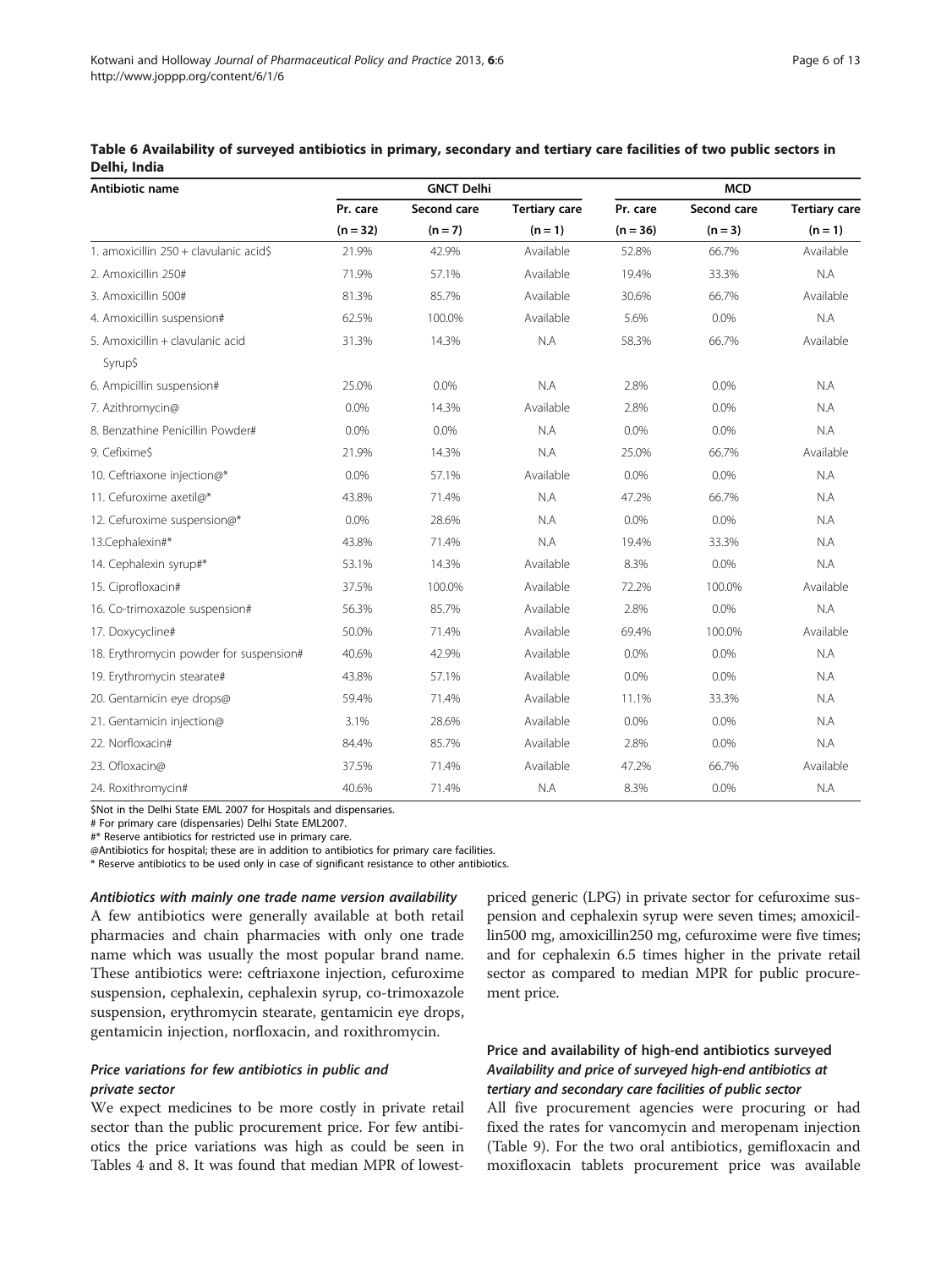| <b>Medicines</b>                       | $CGH(n=3)$ | LH.       | <b>RML</b> | <b>SH</b> |
|----------------------------------------|------------|-----------|------------|-----------|
| 1. Amoxicillin + clavulanic acid       | 66.7%      | Available | N.A        | Available |
| 2. Amoxicillin 250                     | 100.0%     | Available | Available  | Available |
| 3. Amoxicillin 500                     | 33.3%      | Available | N.A        | N.A       |
| 4. Amoxicillin suspension              | 33.3%      | Available | N.A        | N.A       |
| 5. Amoxicillin + clavulanic acid Syrup | N.A        | N.A       | N.A        | N.A       |
| 6. Ampicillin suspension               | N.A        | N.A       | N.A        | N.A       |
| 7. Azithromycin                        | 33.3%      | Available | N.A        | N.A       |
| 8. Benzathine Penicillin Powder        | 66.7%      | N.A       | Available  | Available |
| 9. Cefixime                            | N.A        | N.A       | N.A        | N.A       |
| 10. Ceftriaxone injection              | 100.0%     | Available | Available  | Available |
| 11. Cefuroxime axetil                  | N.A        | N.A       | N.A        | N.A       |
| 12. Cefuroxime suspension              | N.A        | N.A       | N.A        | N.A       |
| 13. Cephalexin                         | 33.3%      | N.A       | Available  | N.A       |
| 14. Cephalexin syrup                   | 33.3%      | Available | N.A        | N.A       |
| 15. Ciprofloxacin                      | 100.0%     | Available | Available  | Available |
| 16. Co-trimoxazole suspension          | 66.7%      | Available | Available  | N.A       |
| 17. Doxycycline                        | 33.3%      | Available | N.A        | N.A       |
| 18. Erythromycin powder for suspension | 66.7%      | Available | Available  | N.A       |
| 19. Erythromycin stearate              | 100.0%     | Available | Available  | Available |
| 20. Gentamicin eye drops               | 66.7%      | Available | N.A        | Available |
| 21. Gentamicin injection               | 100.0%     | Available | Available  | Available |
| 22. Norfloxacin                        | 100.0%     | Available | Available  | Available |
| 23. Ofloxacin                          | 66.7%      | Available | Available  | N.A       |
| 24. Roxithromycin                      | N.A        | N.A       | N.A        | N.A       |

<span id="page-6-0"></span>

| Table 7 Availability of surveyed antibiotics in facilities surveyed in three tertiary care facilities of federal government |  |  |  |  |
|-----------------------------------------------------------------------------------------------------------------------------|--|--|--|--|
| in Delhi, India                                                                                                             |  |  |  |  |

CGH Central Government Hospitals.

LH Lady Hardinge Medical College & Associated Hospitals.

RML Ram Manohar Lohia Hospital.

SH Safdarjung Hospital.

only for MCD though these were not available in their hospitals during the survey. Colistin injection was not procured by any agency. All five tertiary care hospitals had one or more surveyed antibiotics (Table [10](#page-10-0)). Out of the ten secondary care hospitals, two of Delhi government and one from MCD had no surveyed high-end antibiotics. The availability pattern indicates that the most common high-end antibiotic available in the hospitals is ceftazidime injection followed by meropenam and vancomycin injection.

Availability and price of surveyed high-end antibiotics in private sector At private retail pharmacies the availability of high-end antibiotics was poor (Table [10](#page-10-0)). Still meropenam injection was available at 13 pharmacies and gemifloxacin and moxiflocin tablets were available at 15 and 16 pharmacies out of 40 surveyed retail pharmacies. Compared to retail pharmacies, availability of high-end antibiotics was better at chain pharmacies moxifloxacin, gemifloxacin, and meropenam injection being available at 72.5%, 50.0%, and 52.5% of these pharmacies. Prices of these antibiotics were similar to the prices available at retail pharmacies, except that two versions (trade names) of moxifloxacin were available at five chain pharmacies.

#### **Discussion**

This survey has provided a snap shot of availability of various antibiotics in the community in Delhi in both the public and private sectors. The methodology used for the survey is a standardized methodology for measuring access to essential medicines. Results from these WHO/HAI medicine price surveys are used for situation analysis and to plan interventions to improve access to essential medicines for global population [\[19-21](#page-11-0)].

Despite the strengths, the WHO/HAI methodology has a few limitations. First, availability and price are determined for a specific list of survey medicines, and do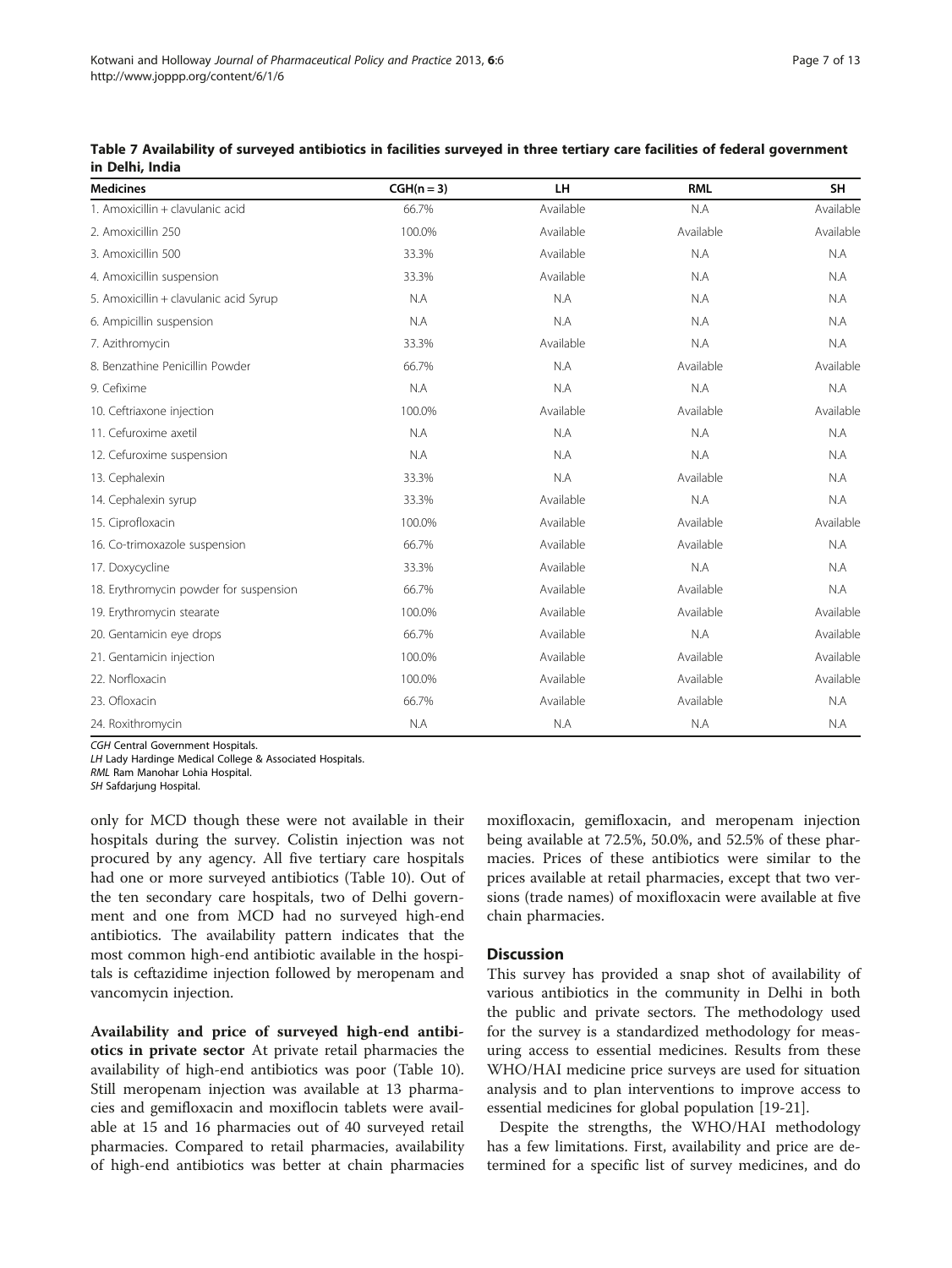| No.            | Antibiotic name                        | <b>Medicine</b><br>type | Median price ratio<br>(MPR) |      | Min Max    | % of facilities with<br>antibiotic | Median unit price in<br><b>INR</b> |
|----------------|----------------------------------------|-------------------------|-----------------------------|------|------------|------------------------------------|------------------------------------|
| 1              | Amoxicillin + Clavulanic acid          | <b>Highest Price</b>    | 4.83                        | 0.48 | 4.83       | 95.0%                              | 40.17                              |
|                | Amoxiciilin + Clavulanic acid          | Lowest Price            | 1.44                        | 0.50 | 4.83       | 100.0%                             | 11.99                              |
| $\overline{2}$ | Amoxicillin                            | Brand                   | N.A                         | N.A  | N.A        | 0.0%                               | N.A                                |
|                | Amoxicillin                            | <b>Highest Price</b>    | 7.45                        | 7.21 | 7.46       | 95.0%                              | 9.65                               |
|                | Amoxicillin                            | Lowest Price            | 7.21                        | 5.05 | 7.45       | 97.5%                              | 9.33                               |
| 3              | Amoxicillin 250                        | <b>Highest Price</b>    | 7.73                        | 7.20 | 7.73       | 72.5%                              | 5.90                               |
|                | Amoxicillin 250                        | Lowest Price            | 5.50                        | 4.28 | 7.73       | 92.5%                              | 4.20                               |
| $\overline{4}$ | Amoxicillin suspension                 | Brand                   | N.A                         | N.A  | N.A        | 0.0%                               | N.A                                |
|                | Amoxicillin suspension                 | <b>Highest Price</b>    | 7.02                        | 3.64 | 7.02       | 57.5%                              | 1.41                               |
|                | Amoxicillin suspension                 | Lowest Price            | 4.55                        | 3.28 | 7.04       | 95.0%                              | 0.91                               |
| 5              | Amoxicillin + Clavulanic acid<br>Syrup | <b>Highest Price</b>    | $\ast$                      |      |            | 62.5%                              | 3.64                               |
|                | Amoxicillin + Clavulanic acid<br>Syrup | Lowest Price            | $\ast$                      |      |            | 92.5%                              | 1.58                               |
| 6              | Ampicillin Suspension                  | <b>Highest Price</b>    | $\#$                        |      |            | 2.5%                               |                                    |
|                | Ampicillin Suspension                  | Lowest Price            | $\#$                        |      |            | 2.5%                               |                                    |
| 7              | Azithromycin                           | Highest Price           | 2.06                        | 1.42 | 2.16       | 95.0%                              | 30.83                              |
|                | Azithromycin                           | Lowest Price            | 1.57                        | 1.14 | 2.06       | 100.0%                             | 23.50                              |
| 8              | Benzathine Penicillin Powder           | <b>Highest Price</b>    |                             |      |            | 0.0%                               |                                    |
|                | Benzathine Penicillin Powder           | Lowest Price            | L,                          | L,   |            | 0.0%                               | L,                                 |
| 9              | Cefixime                               | <b>Highest Price</b>    | 2.53                        | 1.74 | 2.55       | 80.0%                              | 19.81                              |
|                | Cefixime                               | Lowest Price            | 1.26                        | 0.87 | 2.56       | 97.5%                              | 9.90                               |
| 10             | Ceftriaxone injection                  | Brand                   | N.A                         | N.A  | N.A        | 0.0%                               | N.A                                |
|                | Ceftriaxone injection                  | <b>Highest Price</b>    | $\#$                        |      |            | 2.5%                               |                                    |
|                | Ceftriaxone injection                  | Lowest Price            | 2.24                        | 1.95 | 2.24       | 47.5%                              | 69.00                              |
| 11             | Cefuroxime axetil                      | <b>Highest Price</b>    | 5.73                        | 3.59 | 5.73       | 55.0%                              | 43.10                              |
|                | Cefuroxime axetil                      | Lowest Price            | 3.23                        | 1.40 | 5.73       | 90.0%                              | 24.30                              |
| 12             | Cefuroxime Suspension                  | Highest Price           | $\#$                        |      |            | 2.5%                               |                                    |
|                | Cefuroxime Suspension                  | Lowest Price            | 3.16                        | 2.41 | 3.51       | 55.0%                              | 4.33                               |
| 13             | Cephalexin                             | <b>Highest Price</b>    | 5.62                        | 5.54 | 5.66       | 32.5%                              | 16.86                              |
|                | Cephalexin                             | Lowest Price            | 5.40                        | 3.23 | 5.62       | 65.0%                              | 16.20                              |
| 14             | Cephalexin Syrup                       | <b>Highest Price</b>    | 5.53                        | 4.59 | 5.53       | 22.5%                              | 2.27                               |
|                | Cephalexin Syrup                       | Lowest Price            | 4.79                        | 1.55 | 5.53       | 50.0%                              | 1.97                               |
| 15             | Ciprofloxacin                          | Brand                   | N.A                         | N.A  | N.A        | 0.0%                               | N.A                                |
|                | Ciprofloxacin                          | <b>Highest Price</b>    | 6.78                        | 6.73 | 7.28       | 85.0%                              | 9.27                               |
|                | Ciprofloxacin                          | Lowest Price            | 3.55                        | 2.40 | 6.79       | 100.0%                             | 4.85                               |
| 16             | Co-trimoxazole suspension              | Brand                   | $\#$                        |      |            | 5.0%                               |                                    |
|                | Co-trimoxazole suspension              | <b>Highest Price</b>    | $\#$                        |      |            | 0.0%                               |                                    |
|                | Co-trimoxazole suspension              | Lowest Price            | 1.29                        | 0.83 | 1.32       | 77.5%                              | 0.24                               |
| 17             | Doxycycline                            | Brand                   |                             |      |            | 0.0%                               |                                    |
|                | Doxycycline                            | <b>Highest Price</b>    | 9.30                        |      | 1.80 14.09 | 55.0%                              | 4.86                               |
|                | Doxycycline                            | Lowest Price            | 1.82                        | 1.50 | 14.09      | 97.5%                              | 0.95                               |
| 18             | Erythromycin powder for<br>suspension  | Highest Price           | 0.94                        | 0.94 | 0.94       | 15.0%                              | 0.50                               |

<span id="page-7-0"></span>

| Table 8 Median price ratio, median unit price in local currency and availability of surveyed antibiotics at private retail |  |  |  |  |
|----------------------------------------------------------------------------------------------------------------------------|--|--|--|--|
| pharmacies                                                                                                                 |  |  |  |  |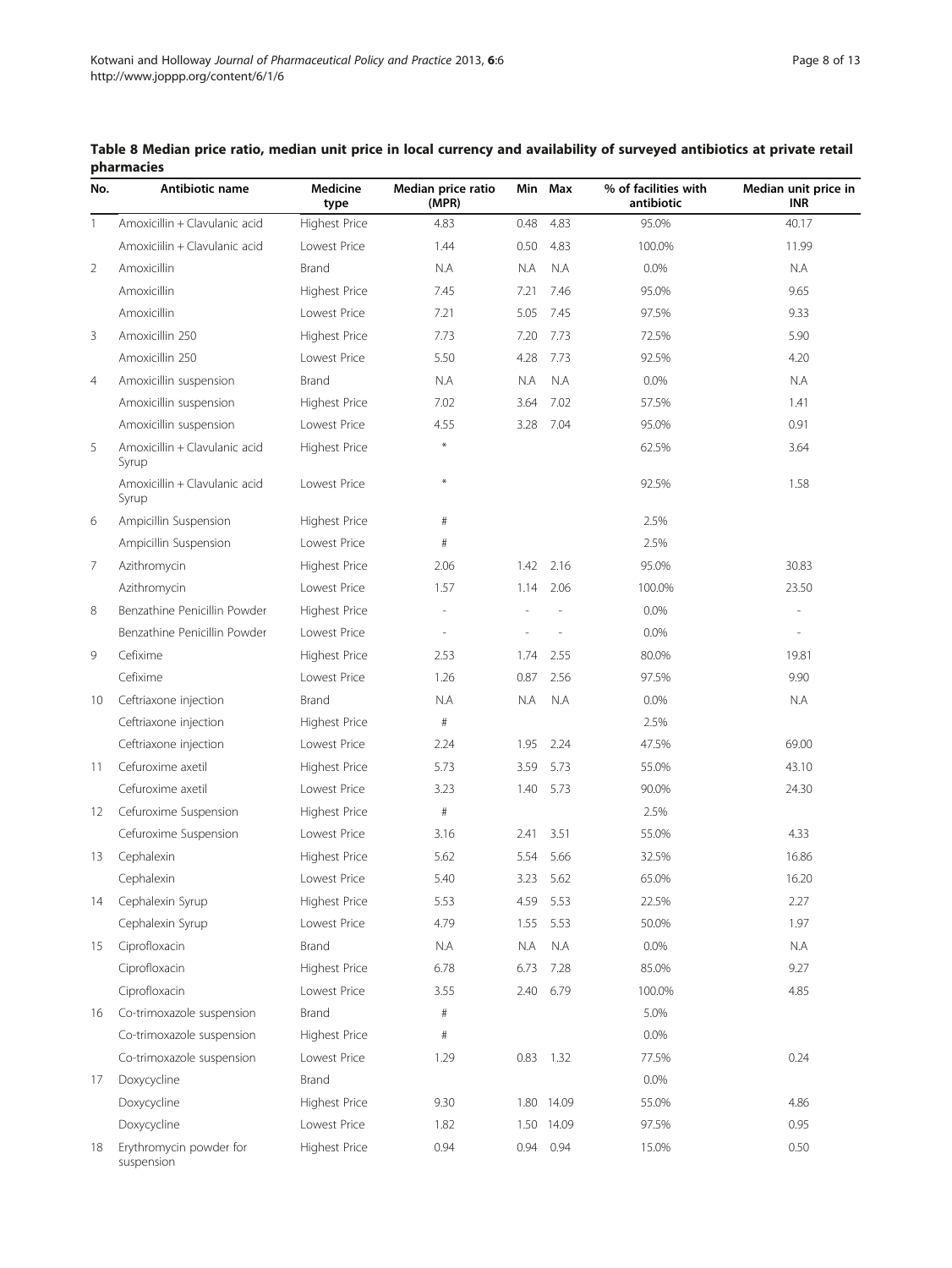|    | Erythromycin powder for<br>suspension | Lowest Price         | 0.94   | 0.65 | 0.94 | 55.0% | 0.50 |
|----|---------------------------------------|----------------------|--------|------|------|-------|------|
| 19 | Erythromycin Stearate                 | <b>Highest Price</b> | 3.48   | 2.75 | 3.48 | 35.0% | 4.81 |
|    | Erythromycin Stearate                 | Lowest Price         | 2.75   | 2.03 | 3.48 | 82.5% | 3.81 |
| 20 | Gentamicin eye drops                  | Brand                | $\#$   |      |      | 5.0%  |      |
|    | Gentamicin eye drops                  | <b>Highest Price</b> | $\#$   |      |      | 2.5%  |      |
|    | Gentamicin eye drops                  | Lowest Price         | 0.97   | 0.53 | 1.06 | 65.0% | 1.57 |
| 21 | Gentamicin injection                  | Highest Price        | 1.92   | 1.76 | 2.15 | 15.0% | 3.83 |
|    | Gentamicin injection                  | Lowest Price         | 1.84   | 1.51 | 1.96 | 57.5% | 3.66 |
| 22 | Norfloxacin                           | <b>Highest Price</b> | $\#$   |      |      | 5.0%  |      |
|    | Norfloxacin                           | Lowest Price         | 4.72   | 2.04 | 4.77 | 95.0% | 4.85 |
| 23 | Ofloxacin                             | <b>Highest Price</b> | 5.22   | 2.74 | 5.70 | 92.5% | 8.81 |
|    | Ofloxacin                             | Lowest Price         | 2.74   | 1.48 | 5.70 | 97.5% | 4.62 |
| 24 | Roxithromycin                         | <b>Highest Price</b> | $\ast$ |      |      | 17.5% | 7.80 |
|    | Roxithromycin                         | Lowest Price         | $\ast$ |      |      | 92.5% | 7.80 |

<span id="page-8-0"></span>Table 8 Median price ratio, median unit price in local currency and availability of surveyed antibiotics at private retail pharmacies (Continued)

\* MSH price is not available therefore MRP cannot be calculated.

# MRP is not calculated if the antibiotic is not available at minimum of 4 outlets. N.A The brand version of that particular antibiotic is not available in India. INR Indian Rupees (Local currency).

not account for alternate dosage forms of these medicines or therapeutic alternates. Availability data only refer to the day of data collection at each facility and might not indicate average availability of medicines over time. However, since the survey was done in several facilities over a period of time (2–3 months), the data provide a reasonable estimate of the overall situation and are indicative of the real-life situation faced by the patients on a daily basis. For this survey, data from 68 public primary care and 10 public secondary care facilities, and 80 private pharmacies was collected over a period of

three months. It is only for an individual tertiary care facility  $(n = 5)$  that the availability reported is for one particular day only. The list of antibiotics surveyed for the present survey included those commonly used in both public and private sector as determined from our previous work on trends of antibiotic used in the community in Delhi [[11\]](#page-11-0) and also the strength and dosage form as mentioned in the Delhi state EML [[18](#page-11-0)].

It is generally agreed that rapidly increasing antimicrobial resistance is due to inappropriate use of antibiotics. There are many forms of inappropriate use, for example

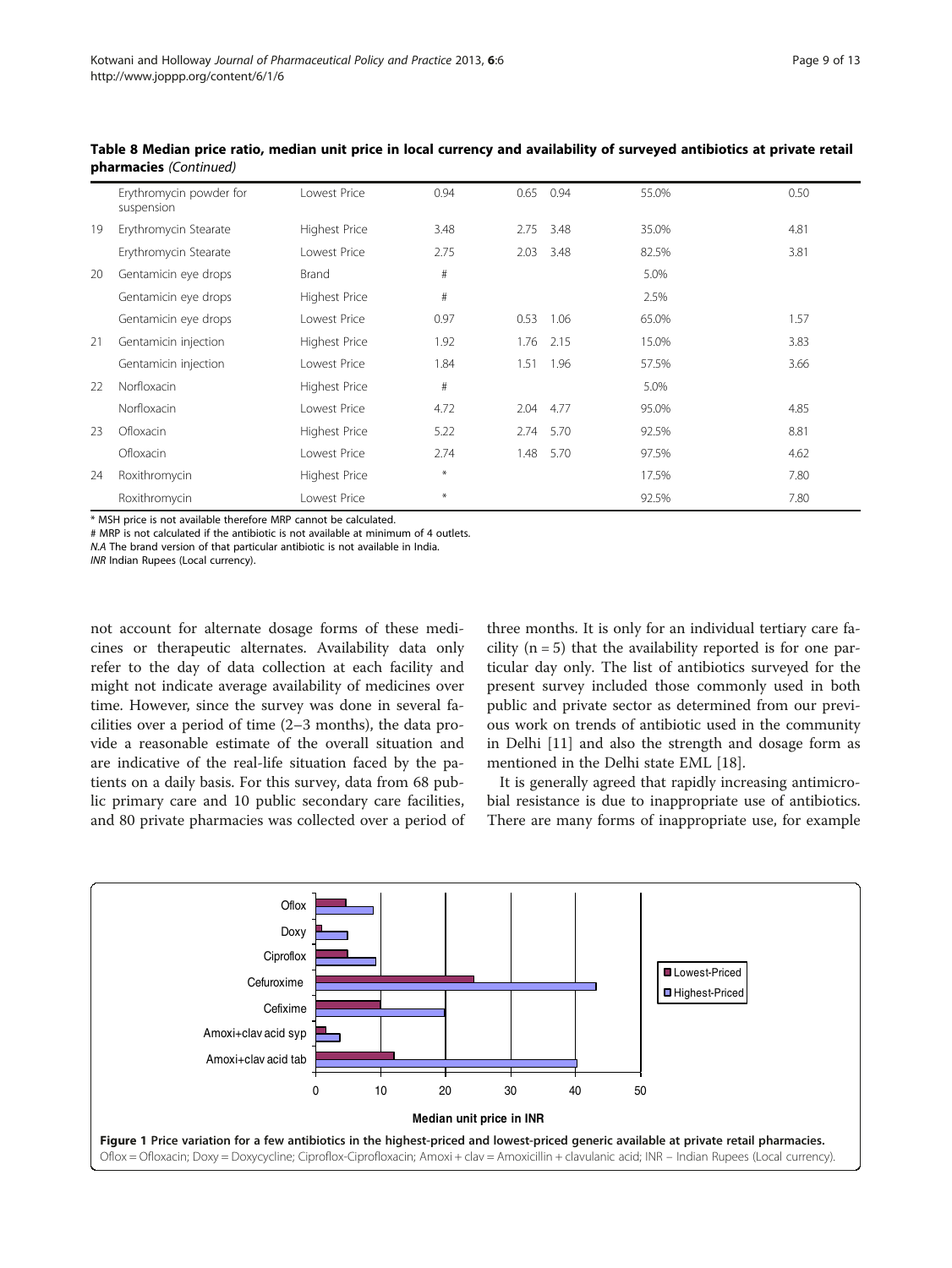<span id="page-9-0"></span>Table 9 Antibiotic unit price in local currency (INR) for surveyed high-end antibiotics in public and private sector

| Antibiotic<br>name                 | <b>Public sector</b><br>procurement price<br>(procurement<br>agency) | <b>Private sector</b><br>(median unit<br>price at retail<br>pharmacies) | <b>Private sector</b><br>(median unit<br>price at chain<br>pharmacies) |
|------------------------------------|----------------------------------------------------------------------|-------------------------------------------------------------------------|------------------------------------------------------------------------|
| Cefepime 1 q                       | 65.52 (MCD),                                                         |                                                                         | 145.00                                                                 |
| Inj                                | 80.22 (CG1)                                                          |                                                                         |                                                                        |
| Ceftazidime<br>1 q vial            | 30.75 (CPA)                                                          |                                                                         | 416.70                                                                 |
|                                    | 32.80 (CG1)                                                          |                                                                         |                                                                        |
|                                    | 37.85 (CG2)                                                          |                                                                         |                                                                        |
| Colistin<br>1000000units/<br>vial  |                                                                      |                                                                         |                                                                        |
| Gemifloxacin<br>320 mg tab/<br>cap | 15.27 (MCD)                                                          | 14.90                                                                   | 14.90                                                                  |
| $Imipenem +$<br>cilastin           | 386.98 (CG2)                                                         |                                                                         | 1200.00                                                                |
| $500$ mg +<br>500 mg Inj           | 567.00 (CG1)                                                         |                                                                         |                                                                        |
| Meropenem                          | 365.54 (MSO) 1 g inj                                                 | 1347.00                                                                 | 1347.00                                                                |
| 500 mg lnj                         | 1083.00 (MCD) 1 g inj                                                |                                                                         |                                                                        |
|                                    | 1606.50 (CG2) 1 g inj                                                |                                                                         |                                                                        |
|                                    | 1662.20 (CG1)                                                        |                                                                         |                                                                        |
|                                    | 850.50 (CPA) 500 mg;                                                 |                                                                         |                                                                        |
|                                    | 1606.00 1 g inj                                                      |                                                                         |                                                                        |
| Moxifloxacin<br>400 mg tab/<br>cap | 29.60 (MCD)                                                          | 69.55                                                                   | 69.55 & 83.60                                                          |
| Vancomycin<br>500 mg inj           | 56.70 (MSO)                                                          |                                                                         |                                                                        |
|                                    | 58.80 (CPA & CG1)                                                    |                                                                         |                                                                        |
|                                    | 64.67 (MCD)                                                          |                                                                         |                                                                        |
|                                    | 65.45 (CG2)                                                          |                                                                         |                                                                        |

INR Indian Rupees (Local currency).

unnecessary use of antibiotics, failure to prescribe ac cording to guidelines or non-availability of standard treatment guidelines, non-availability of appropriate antibiotics, availability of antibiotics without prescription, inappropriate self-medication and non-adherence to prescribed dosing schedules by patients [\[22\]](#page-11-0). We found in this survey that many newer antibiotics which were not in the list of Delhi state EML for primary care were available at primary care facilities of both Delhi government (GNCT, Delhi) and MCD run facilities. The survey revealed that all antibiotics on the list of Delhi state EML, even those were supposed to be reserve antibiotics for hospitals like cefuroxime, were available in dispensaries (Primary care facilities) of Delhi government and MCD. Three antibiotics surveyed, namely, amoxicillin + clavulanic acid tablet and syrup and cefixime, were not in the Delhi state EML of 2007 (used at the time of the survey) and we did not get procurement price for them from CPA-GNCT, Delhi. However, they were all available at primary care and secondary care facilities of GNCT, Delhi and MCD. Although, the revised Delhi state EML of 2010 [\[23](#page-11-0)] has these three antibiotics, procurement at the time of the survey did not use this list and it would seem that these antibiotics were procured following some other mechanism. Our earlier surveys conducted in GNCT, Delhi primary care also found that newer antibiotics meant for hospital use were available at primary care and were frequently used by the doctors [[11,12,24\]](#page-11-0). The present survey also revealed that all antibiotics on the Delhi state EML for hospitals, even those for in-patients, were also available in the dispensaries (primary care). One procurement officer in CPA department of GNCT Delhi stated that all procured antibiotics are distributed to the dispensaries and that the Delhi state EML for dispensaries is not used for distribution. Unfortunately MCD does not have an EML and no separate lists for primary care, secondary care and tertiary care facilities.

Unnecessary or inappropriate use of antibiotics must be curbed immediately. Inappropriate availability will lead to inappropriate use. The next step is to have the national or local antibiotic policy including the development of an appropriate EML by level of facility, and monitoring to ensure compliance of procurement and supply with the EML [[25\]](#page-11-0). Antibiotics should be available for use at the public sector according to standard treatment guidelines and the essential medicines list. Findings of this survey clearly reveal that though the Delhi state government (GNCT, Delhi) did have an EML, it was not followed for procurement and distribution to primary care. The other two agencies, MCD and facilities of central government had a procurement list which differed from the Delhi state EML and which may not have been developed according to patient need. Unlike a procurement list, development of an EML requires a committee of expert(s) who clearly understand the concept and importance of essential medicines and will prepare and revise the EML including antibiotics on the basis of essential medicine concepts [\[26](#page-11-0)]. Therefore, it is recommended that all providers should follow the essential medicine concept and that the EML be adapted to the differing medicines needs in primary care and tertiary care health care.

It is important to implement the EML and ensure that procurement and distribution of medicines (antibiotics) follow the EML according to various level of health care. None of the antibiotics which were meant for primary care (dispensaries) had 100% availability or were available at all the surveyed facilities. Two antibiotics, amoxicillin500 mg and norfloxacin were available between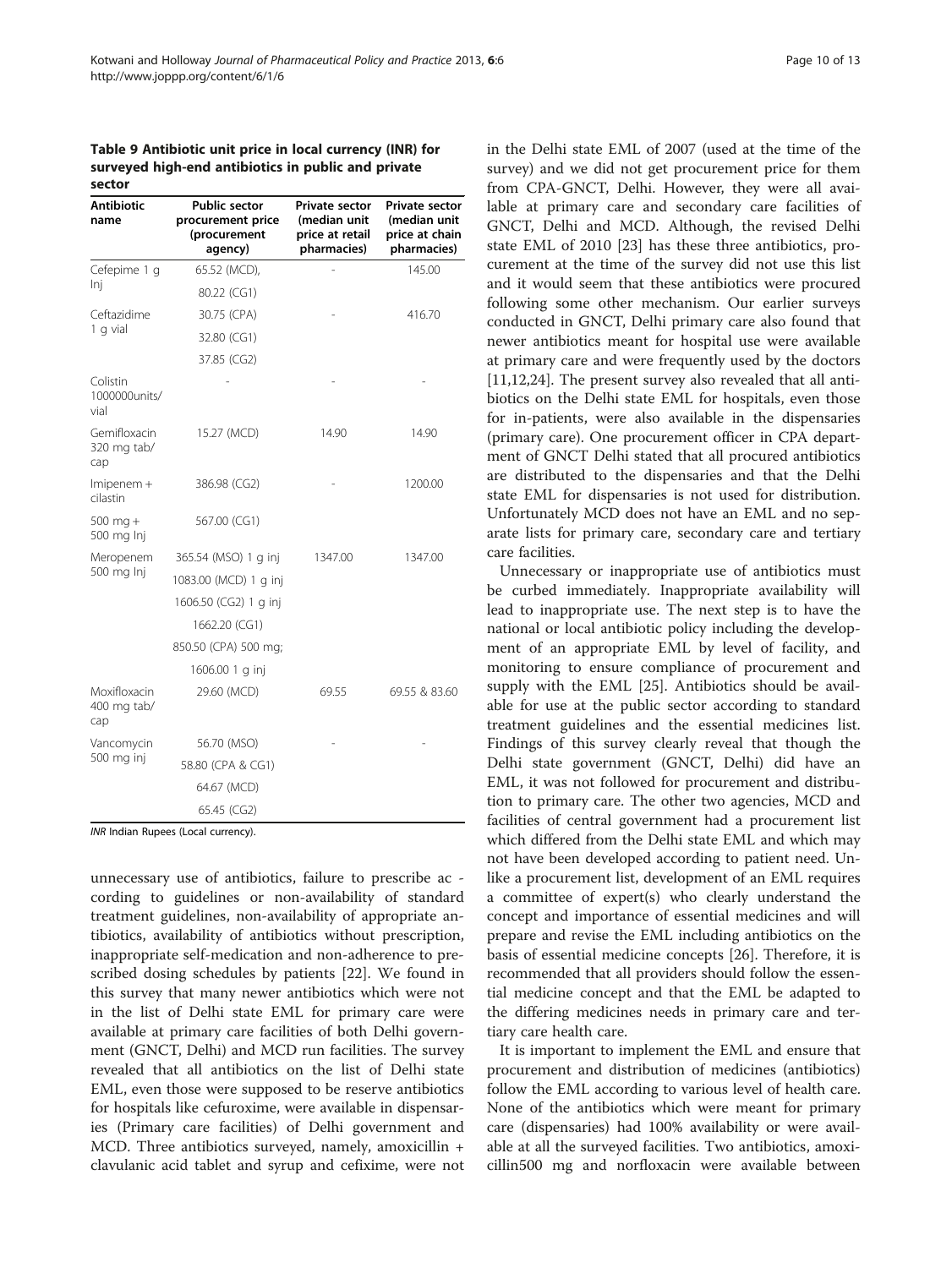<span id="page-10-0"></span>Table 10 Availability of surveyed high-end antibiotics at secondary care and tertiary care public facilities and at private sector facilities

| Antibiotic name                           | <b>Public sector</b><br>$(n = 15)$ | Retail<br>pharmacies | Chain<br>pharmacies |
|-------------------------------------------|------------------------------------|----------------------|---------------------|
|                                           |                                    | $(n = 40)$           | $(n = 40)$          |
| Cefepime 1 g Inj                          | 20.0%                              | $0.0\%$              | 10.0%               |
| Ceftazidime 1 g vial                      | 73.3%                              | 5.0%                 | 20.0%               |
| Colistin 1000000units/vial                | $0.0\%$                            | $0.0\%$              | 2.5%                |
| Gemifloxacin 320 mg tab/cap               | $0.0\%$                            | 37.5%                | 50.0%               |
| Imipenem + cilastin500mg<br>$+500$ mg lnj | 13.3%                              | $0.0\%$              | 22.5%               |
| Meropenem 500 mg Inj                      | 60.0%                              | 32.5%                | 52.5%               |
| Moxifloxacin 400 mg tab/cap               | $0.0\%$                            | 40.0%                | 72.5%               |
| Vancomycin 500 mg inj                     | 53.3%                              | 5.0%                 | 7.5%                |

80.0%-85.0%; for children amoxicillin250 and cotrimoxazole suspension was available at 71.9% and 56.3% facilities. Variety of antibiotics was available not according to the STGs or EML but according to the supply in the central store. Availability of antibiotics in secondary care hospitals was better than at tertiary care facilities. This finding indicates probably that smaller hospitals are managing their store and quantification better than the tertiary care hospitals in GNCT, Delhi.

Compared to GNCT-run facilities, access to antibiotics in MCD-run facilities was poor, none of the surveyed antibiotics having more than 80% availability at surveyed primary care facilities and only 4 antibiotics (ciprofloxacin, doxycycline, amoxicillin + clavulanic acid tablet and syrup) being available in 50% of facilities. While some essential antibiotics which should be available at primary care were poorly available, other second generation antibiotics like ofloxacin, cefuroxime, and cefixime had better availability than first generation antibiotics at primary care facilities. Availability of antibiotics at tertiary care facility was also poor and the only antibiotic available for children was amoxicillin + clavulanic acid syrup.

Findings of the survey provide a good baseline and evidence to administrators, managers, and policy makers to prepare and put in action essential medicine list and a good antibiotic policy [\[27](#page-12-0)]. A committee on EML and antibiotic policy should ensure that antibiotics are selected, procured, distributed and used more critically than has been the case up to the present time at different level of health care facilities.

For the public sector procurement price of surveyed antibiotics, it was strange to find that the older offpatented antibiotics viz., amoxicillin dosage forms and strength, ampicillin suspension, doxycycline and erythromycin had higher MPR than most of the newer antibiotics. This indicates the Indian manufacturers are selling off-patented antibiotics at a comparatively higher price than newer antibiotics. Variation in procurement price for different agencies was found and for quite a few of antibiotics, the procurement price of central government tertiary care facility doing independent procurement was much higher than other agencies. These findings confirm that pooled procurement decreases the procurement price [\[28,29\]](#page-12-0) and local purchases of medicines done by individual facility cost higher [[30\]](#page-12-0).

At the private sector retail pharmacies, few antibiotics, like ampicillin suspension and benzathine penicillin powder for injection were either not available or available at one or two pharmacies only. This indicates that these antibiotics are generally not prescribed by doctors. Newer members from various classes, which are more expensive than the first generation of antibiotics (e.g. amoxicillin + clavulanic acid tablet and syrup, cefixime, cefuroxime, azithromycin, ofloxacin, roxithromycin), were always available at private pharmacies, as found in our previous surveys [[11](#page-11-0)]. For a few antibiotics, only one trade name that is more costly (trade name or branded product) product was available.

These findings indicate that doctors are prescribing mainly the branded medicines that are pushed by the companies through their representatives and that pharmacists will stock those medicines for which they usually get prescriptions. In India generic substitution is legally not allowed. The brand name (trade name) written by a doctor can not be substituted with another. Some countries do have generic prescribing policies and/or generic substitution and such generic policies would be very efficient but it requires a high level of commitment from government and regulators. Excellent availability of antibiotics in the private retail pharmacies and chain pharmacies may be good news for patients from an access viewpoint. However, in India, like other developing countries, antibiotics may be obtained easily from private retail pharmacies without a prescription [[31\]](#page-12-0), contrary to the Indian government regulation and drug schedules. Indian pharmaceutical GMP guidelines are given in Drugs and Cosmetics Act 1940. Rules are given for pharmaceuticals and schedules are there to comply with the rules. "Schedule H" is a class of prescription drugs in India under Drugs and Cosmetics rules. Antibiotics come under 'Schedule H' and legally should not be dispensed without a prescription.

However, pharmacists themselves prescribe and dispense antibiotics usually for one or two days for conditions like acute diarrhea, sore throat etc. and follows the prescription of neighborhood practicing doctors [\[32](#page-12-0)]. Ministry of Health and Family Welfare, Government of India has recently prepared National Policy for Containment of Antimicrobial Resistance-India that covers a range of actions to be taken including introducing a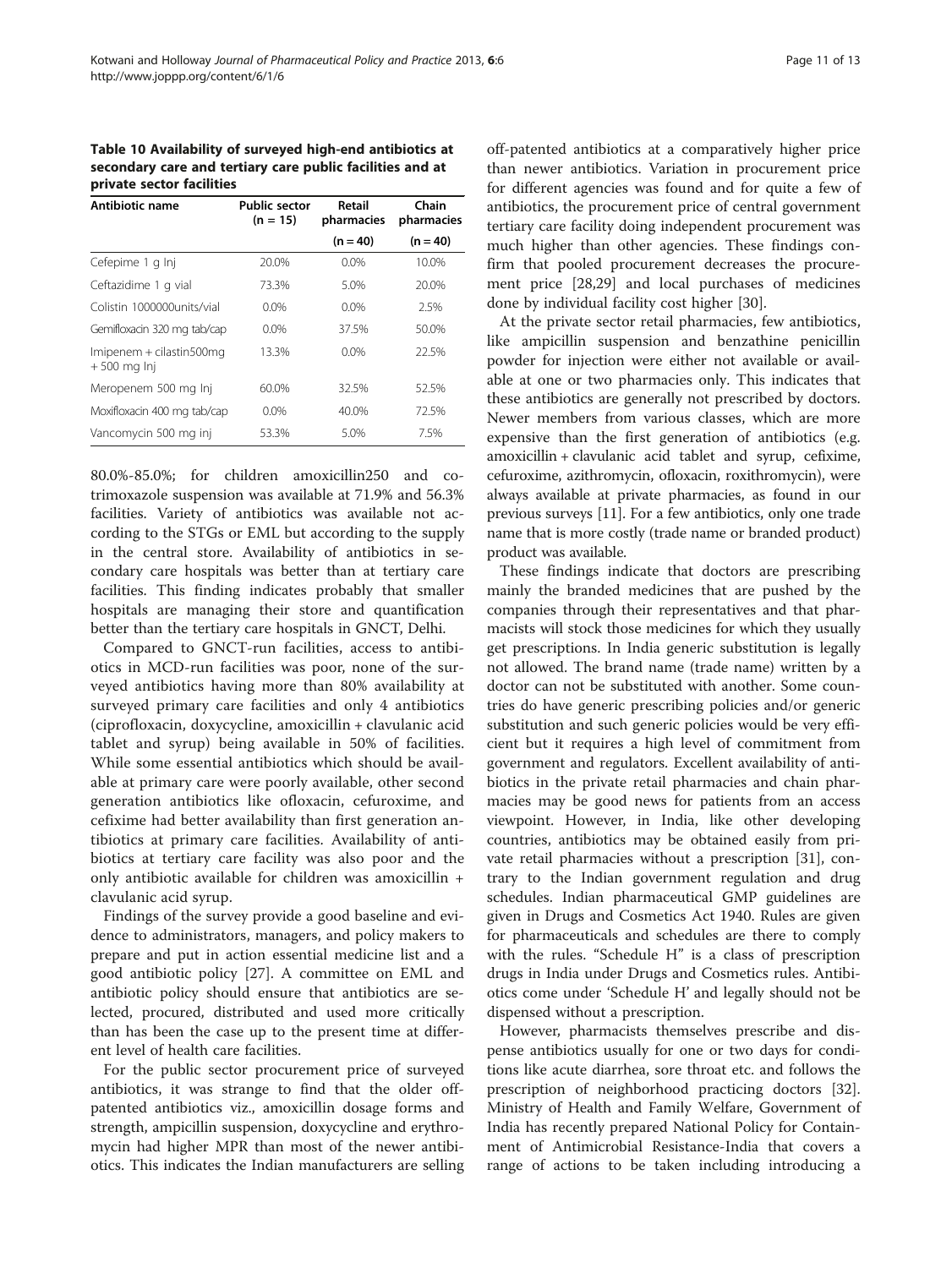<span id="page-11-0"></span>separate schedule H1 for the sale of antibiotics. Under this schedule H1 third generation antibiotics and all newer antibiotic sales will be restricted [[33](#page-12-0)]. However, this has yet to be implemented.

In the private sector availability of newer respiratory fluoroquinolones, gemifloxacin and moxifloxacin was good. Even meropenam injection was available at 32.5% retail pharmacies. Availability of these high-end antibiotics was better at retail chain pharmacies. Surprisingly, the retail pharmacies including the chain pharmacies where these antibiotics were available were not near the big hospitals but rather in the peri-urban areas or not so posh areas of Delhi.

#### Conclusion

Availability of some essential antibiotics is sub-optimal while other non-essential antibiotics are freely available in both the public and private sectors. Only one public sector agency had an EML which was only partially followed in procurement and distribution. Some newer reserve antibiotics are freely available in the private sector and priced lower than the older essential non-reserve antibiotics. Such a situation is likely to lead to inappropriate use of antibiotics and contribute to AMR. It is urgent that managerial and regulatory interventions be initiated to ensure that all public sector procurement follows an EML that has been developed in an evidence-based manner and that newer antibiotics are not available OTC in the private sector at inappropriately low prices.

#### Competing interests

All authors declare that they have no competing interests.

#### Acknowledgment

Authors would like to thank the government officials in the Director General Health Services, Central government; Directorate Health Services, GNCT, Delhi; DHA (Medical), MCD; the Medical Superintendants, doctors, and staff who cooperated in getting permissions and data collection. We wish to thank all the pharmacists who gave their precious time to provide data. We express our thankfulness to our excellent and diligent data collectors.

#### Funding

Funding for the survey was obtained from WHO, SEARO, New Delhi.

#### Author details

<sup>1</sup>Department of Pharmacology, V. P. Chest Institute, University of Delhi, Delhi, India. <sup>2</sup>Essential Drugs and Other Medicines, World Health Organization, Regional Office of South East Asia, New Delhi, India.

#### Received: 27 June 2013 Accepted: 27 June 2013 Published: 12 August 2013

#### References

- 1. World Health organization: The evolving threats of antimicrobial resistance: options for action. Geneva, Switzerland: World Health Organization; 2012.
- Goossens H: Antibiotic consumption and link to resistance. Clin Microbiol Infec 2009, 15:12–15.
- 3. Livermore DM: Bacterial resistance: origins, epidemiology, and impact. Clin Infect Dis 2003, 36:S11–S23.
- 4. Dukes MNG: Antibiotic use and public policy. Background document- A multidisciplinary meeting at the DAG Hammarskjold Foundation Uppsala. Sweden; 2004.
- 5. Moslstad S, Erntell M, Hanberger H, Melander E, Norman C, Skoog G, et al: Sustained reduction of antibiotic use and low bacterial resistance: 10 year follow-up of the Swedish STRAMA programme. Lancet Infect Dis 2008, 8:125–132.
- 6. Coenen S, Ferech M, Haaijer-Ruskamp FM, Butler CC, Vander Stichele RH, Verheji TJ, Monnet, ESAC Project Group, et al: European Surveillance of antimicrobial consumption (ESAC): Quality indicators for outpatient antibiotic use in Europe. Qual Saf Health Care 2007, 16:440–445.
- 7. Metz-Gereck S, Maieron A, Straub R, Wienger P, Apfalter P, Mittermayer H: Ten years of antibiotic consumption in ambulatory care: Trends in prescribing practice and antibiotic resistance in Austria. BMC Infectious Dis 2009, 9:61.
- 8. World Health Organization: Community-based surveillance of antimicrobial use and resistance in resource-constrained settings. Report on five pilot projects. Geneva, Switzerland: WHO; 2009. [http://www.who.int/medicines/](http://www.who.int/medicines/publications/who_emp_2009.2/en/index.html) [publications/who\\_emp\\_2009.2/en/index.html.](http://www.who.int/medicines/publications/who_emp_2009.2/en/index.html)
- 9. Kotwani A, Holloway K, Chaudhury RR: Methodology for surveillance of antimicrobials use among out-patient in Delhi. Ind J Med Res 2009, 129:555–560.
- 10. Pathak A, Mahadik K, Dhaneria SP, Sharma A, Eriksson B, Stalsby Lundborg C: Antibiotic prescribing in outpatients: hospital and seasonal variations in Ujjain. India. Scan J Inf Dis 2011, 43:479-488.
- 11. Kotwani A, Holloway K: Trends in antibiotic use among outpatients in New Delhi, India. BMC Infect Dis 2011, 11:99.
- 12. Kotwani A, Roy Chaudhury R, Holloway K: Antibiotic prescribing practices of primary care prescribers for acute diarrhoea in New Delhi India. Value Health 2012, 15:S116–S119.
- 13. Pathak D, Pathak A, Marrone G, Diwan V, Stålsby Lundborg C: Adherence to treatment guidelines for acute diarrhoea in children up to 12 years in Ujjain India - a cross-sectional prescription analysis. BMC Infec Dis 2011, 11:32.
- 14. Measuring medicine prices, availability, affordability and price components. 2nd edition. Geneva: World Health Organization & Health Action International; 2008. Available from: [http://www.haiweb.org/medicineprices/](http://www.haiweb.org/medicineprices/manual/documents.html) [manual/documents.html.](http://www.haiweb.org/medicineprices/manual/documents.html)
- 15. Singal G, Nanda A, Kotwani A: A comparative evaluation of price and quality of some branded versus branded-generic medicines of the same manufacturer in India. Ind J Pharmacol 2011, 43:131-136.
- 16. Madden J: What is a median price ratio? Essential Drug Monitor 2003, 33:17.
- 17. International Drug Price Indicator Guide. Cambridge, MA: Management Sciences for Health; 2011. [http://erc.msh.org/dmpguide/index.cfm?](http://erc.msh.org/dmpguide/index.cfm?search_cat=yes&display=yes&module=dmp&language=english&year=2010) [search\\_cat=yes&display=yes&module=dmp&language=english&year=2010](http://erc.msh.org/dmpguide/index.cfm?search_cat=yes&display=yes&module=dmp&language=english&year=2010) Accessed July 13.
- 18. Essential Medicine List. Government of NCT Delhi; 2007. Available at [http://](http://www.delhi.gov.in/DoIT/Health/Druglist.pdf) [www.delhi.gov.in/DoIT/Health/Druglist.pdf](http://www.delhi.gov.in/DoIT/Health/Druglist.pdf) and [http://www.scribd.com/doc/](http://www.scribd.com/doc/12401543/Drug-list) [12401543/Drug-list](http://www.scribd.com/doc/12401543/Drug-list) Accessed July 13, 2011.
- 19. Medicine prices, availability, affordability and price components surveys. Available at [http://www.haiweb.org/medicineprices/.](http://www.haiweb.org/medicineprices/)
- 20. Medicine procurement prices and processes in the United Nations Relief and Works Agency for Palestine Refugees in the Near East (UNRWA). UNRWA; 2011. Available at [http://apps.who.int/medicinedocs/documents/s19903en/](http://apps.who.int/medicinedocs/documents/s19903en/s19903en.pdf) [s19903en.pdf](http://apps.who.int/medicinedocs/documents/s19903en/s19903en.pdf).
- 21. The Global Partnership for Development: Making Rhetoric a Reality. Millennium Development Goal 8. MDG Gap Task Force Report; 2012. United Nations, New York, USA. Available at: [http://www.un.org/millenniumgoals/](http://www.un.org/millenniumgoals/2012_Gap_Report/MDG_2012Gap_Task_Force_report.pdf) [2012\\_Gap\\_Report/MDG\\_2012Gap\\_Task\\_Force\\_report.pdf.](http://www.un.org/millenniumgoals/2012_Gap_Report/MDG_2012Gap_Task_Force_report.pdf)
- 22. WHO: Medicines use in primary care in developing and transitional countries: fact book summarizing results from studies reported between 1990 and 2006. Geneva, Switzerland: World health organization; 2009. WHO/EMP/MAR/2009.
- 23. Essential Medicine List 2010. Government of NCT Delhi. Available at [http://](http://www.delhi.gov.in/wps/wcm/connect/ea065c0041c470dbab99fb08d0e5d97a/Final+2010+EML_Final++2010+List.pdf?MOD=AJPERES&CACHEID=ea065c0041c470dbab99fb08d0e5d97a) [www.delhi.gov.in/wps/wcm/connect/](http://www.delhi.gov.in/wps/wcm/connect/ea065c0041c470dbab99fb08d0e5d97a/Final+2010+EML_Final++2010+List.pdf?MOD=AJPERES&CACHEID=ea065c0041c470dbab99fb08d0e5d97a) [ea065c0041c470dbab99fb08d0e5d97a/Final+2010+EML\\_Final++2010+List.](http://www.delhi.gov.in/wps/wcm/connect/ea065c0041c470dbab99fb08d0e5d97a/Final+2010+EML_Final++2010+List.pdf?MOD=AJPERES&CACHEID=ea065c0041c470dbab99fb08d0e5d97a) [pdf?MOD=AJPERES&CACHEID=ea065c0041c470dbab99fb08d0e5d97a.](http://www.delhi.gov.in/wps/wcm/connect/ea065c0041c470dbab99fb08d0e5d97a/Final+2010+EML_Final++2010+List.pdf?MOD=AJPERES&CACHEID=ea065c0041c470dbab99fb08d0e5d97a)
- 24. Wattal C, Raveendran R, Kotwani A, Sharma A, Bhandari SK, Sorensen TL, Holloway K: Establishing a new methodology for monitoring of antimicrobial resistance and use in the community in a resource poor-setting. Journal of Applied Therapeutic Research 2009, 7:37–45.
- 25. Holloway KA: Combating inappropriate use of medicines. Expert Rev Clin Pharmacol 2011, 4:335–348.
- 26. Hogerzeil H: The concept of essential medicines: lessons from rich countries. BMJ 2004, 329:1169–1172.